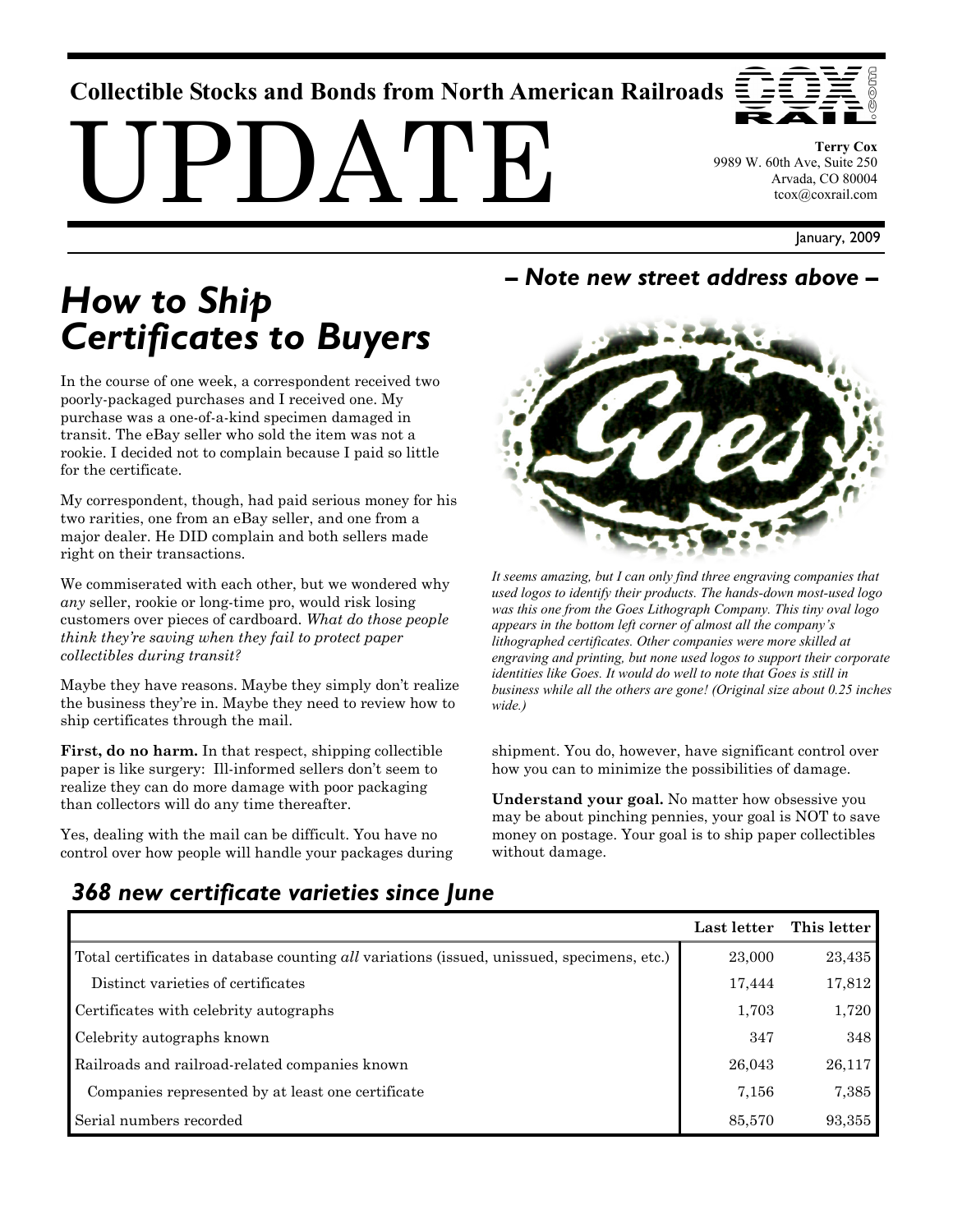#### *Contributors since June, 2008*

| David Adams         | Mike   |  |
|---------------------|--------|--|
| Gregory Alexander   | John   |  |
| Vernon Alexander    | C.F. 1 |  |
| Pete Angelos        | Volk   |  |
| Murray Barnett      | Robe   |  |
| Günter Brückner     | Corey  |  |
| Jerry Clearwater    | Chris  |  |
| Oliver Clemons Jr   | Gary   |  |
| Tom Davidson        | Luc S  |  |
| Joe Dubé            | Thon   |  |
| Ted Kepler          | Paul : |  |
| Frank Hammelbacher  | John   |  |
| William Chad Harper | Adan   |  |
| Eric Jackson        | Paul · |  |
| James Kaarlela      | Jürge  |  |
| William Knadler     | Robe   |  |
| Tom Lareau          | Basil  |  |
| Edward Lewis        | Bernl  |  |
| Allen Lloyd         | Sam `  |  |
| Aspesi Luca         | Marti  |  |

Mahler Martin Melbourne er Mueller ert Pailes y Phelps tian Reddig Rosenhahn Schultinge nas Scott Jr. Sojka Szabol n Tripp van der Zee en von der Brake ert Warchocki Watkins hard Wilde Withers in Zanke

Catalogs received since the last newsletter.

Vladimir Gutowski Historisches Wertpapierhaus H.R. Harmer Clinton Hollins Spink & Sons

**Use stiff packaging.** I almost feel stupid mentioning this obvious solution. However, I receive many packages with essentially no protection.

Rigid mailers offer the easiest and cheapest protection. Many companies sell them, all with nearly identical designs. They are constructed of heavy kraft or white paper. They are available in a huge ranges of sizes. Some are large enough to ship full-size newspapers – flat!

I see no reason for professional sellers not to use rigid mailers. They are cheap. They are easy to find. They protect paper collectibles extremely well.

Here is a typical rigid mailer sold by Uline.



European shippers use inadequate variations of these mailers. They have ordinary paper on one side and chipboard on the other. While an intriguing design, the mailers are too light. They offer essentially no protection for certificates and collectible documents. They can be made to work if stiffened with additional pieces of cardboard or chipboard.



The United States Post Office offers free mailers for use with Priority Mail. By themselves, they are also too flimsy for shipping certificates. They, too, can be made useful when stiffened with properly-sized pieces of cardboard.

**Home-made packaging.** If you need to ship only a few certificates, or if you need to ship oversized bonds, you can make your own mailers. Simply sandwich certificates between two pieces of corrugated cardboard. Orient the corrugations at 90 degrees to each other and the packaging will become very stiff.

You can also make mailers with ordinary 9x12 kraft envelopes with two pieces of cardboard inside.

**Do NOT use manila folders** for stiffening. They offer no resistance to bending or folding.



**To fold or not to fold.** Stocks and bonds were specially printed so owners could fold them for easy storage in banks and safes. They were meant to be folded.

If you are shipping certificates that have been stored unfolded for a long time, then ship them that way in rigid mailers.

However, if certificates have been stored folded, I don't see any problem shipping them that way. Make sure, however, that you *tell your buyers* beforehand. Inexperienced collectors often freak out when they receive folded certificates.

**Poly bags.** About half the collectible documents I receive are shipped in poly bags. In my opinion, poly bags have no purpose except to keep pieces together. The biggest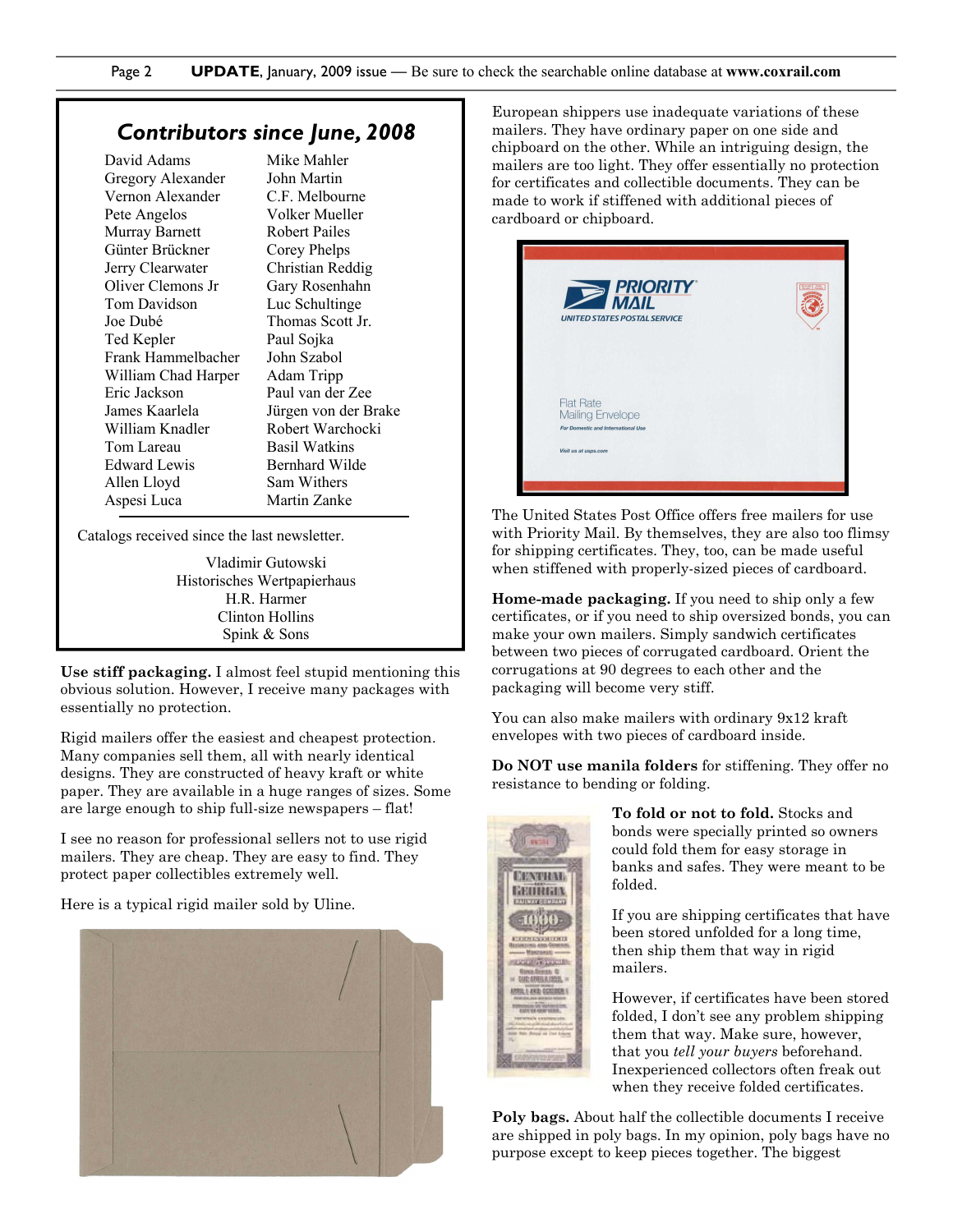problems with poly bags are that people insist on closing them with tape. When customers try to open poly bags, tape becomes a potential implement of damage.

I advise to never remove tape to try to save a poly bag. Cut bags open and discard them. If you insist on removing tape in order to save poly bags, go ahead. But, (with deference to recyclers) let tape get stuck to a single certificate and your economic loss will offset the value of every precious poly bag you've ever saved!

**Never, never, never ship certificates in soft packaging.** Padded envelopes, bubble-envelopes, and bubble wrap are terrible for shipping paper. Padded envelopes offer no protection against folding.



Let me repeat **NEVER, NEVER, NEVER, NEVER, NEVER, NEVER** ship certificates in soft packaging!

A few weeks ago, I received a collectible engraving in a bubble envelope. While the dealer considers herself a "dealer", I suggest her greatest experience, sadly, is pinching pennies. During transit, some numbskull set a heavy package on top of the bubble envelope. Now I have a very rare print with about a hundred unattractive bubble impressions.

(In case you're wondering, yes, the illustration above is genuine. I took the picture when my bond arrived, also packaged in bubble wrap. Like my rare print, this bond is heavily wrinkled with bubble dents.)



**Mark the outsides of packages.** If you ship many certificates, buy a self-inking rubber stamp that says something like "DO NOT FOLD" or "DO NOT BEND." Be inventive! Use bright red ink. Be liberal in your application. Believe it or not, ink is actually cheaper than replacing damaged certificates and infuriated customers. Rubber-stamp messages may not prevent anyone from folding your packages, but they cannot hurt!



### *Contributing eBay information*

Information is valuable. It is not, however, uniformly valuable. Please consult these two pages before sending any information you find on eBay.

www.coxrail.com/ebay-info.htm

www.coxrail.com/priorities.htm

## *Never-discussed cancellation type*

In the last few months, three different collectors reported certificates that had been issued, signed on the backs and legally transferred, but not otherwise cancelled in any manner. I did not ask, but I strongly suspect that all three bought their certificates under the impression they were "uncancelled."

But are those certificates really uncancelled? It comes down to how we define cancellation. In my opinion, if a negotiable document has been rendered non-negotiable by *any* method, it is has been cancelled.

Some people might say my approach is overly strict. They might be right, but I argue for simplicity itself. I suggest looking at documents from the viewpoints of original issuers. If original issuers could have examined those certificates and justifiably declared them "nonnegotiable", then they must have been cancelled.